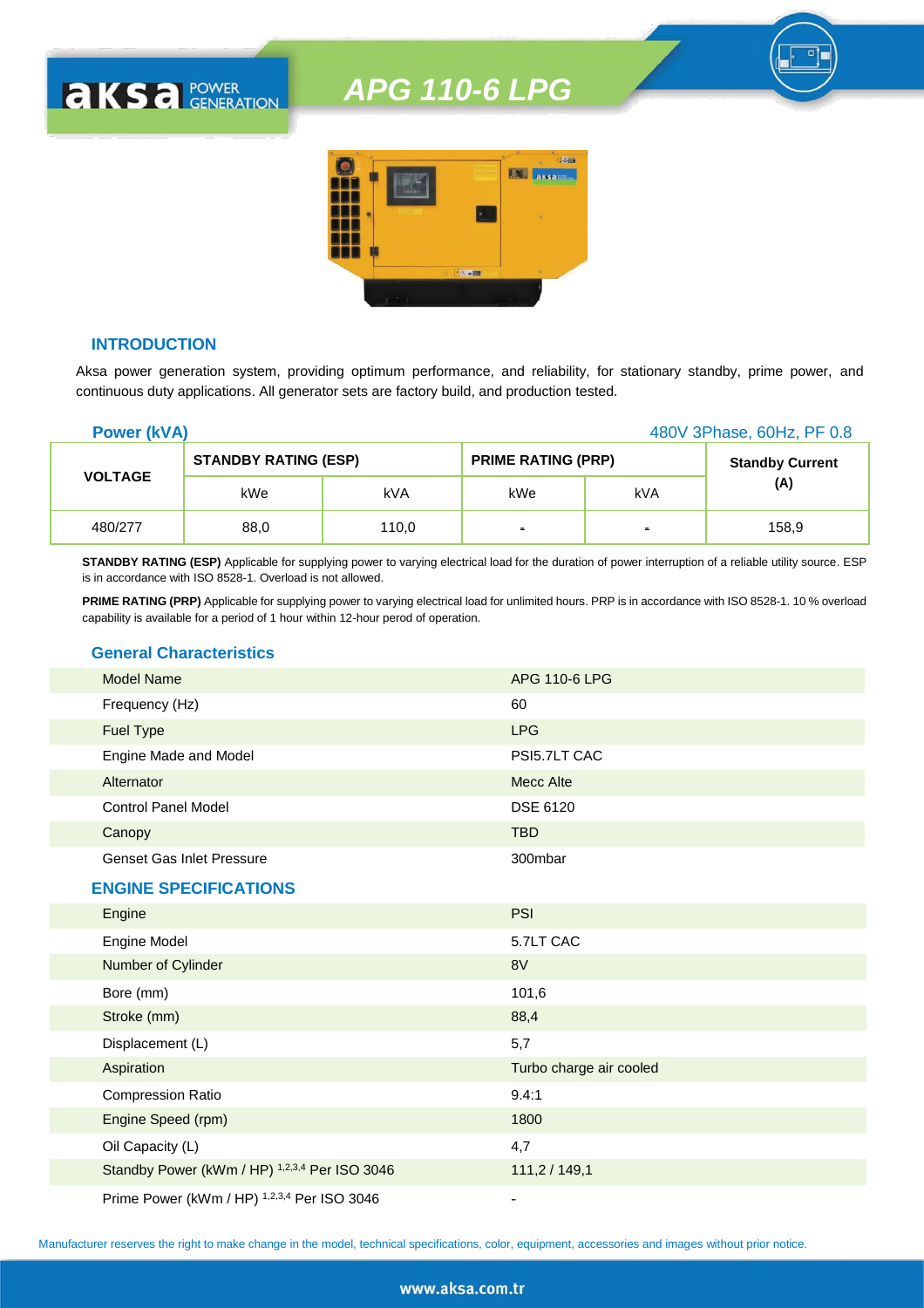| Max. Operating pressure to EPR, mbar           | 27                  |
|------------------------------------------------|---------------------|
| <b>Block Heater OTY</b>                        | 1                   |
| <b>Fuel Type</b>                               | <b>LPG</b>          |
| Injection Type and System                      | Spark-Ignited       |
| <b>Governor System</b>                         | <b>ECU</b>          |
| Operating Voltage (Vdc)                        | 12                  |
| <b>Cooling Method</b>                          | <b>Water Cooled</b> |
| Cooling Fan Air Flow (m3/min) 5                | <b>TBD</b>          |
| Coolant Capacity (engine only) (L)             | 7,8                 |
| Air Filter                                     | Dry Type            |
| Fuel Cons. With %100 Load (kg/hr / L/hr) 3,4,6 | 26,8 / 52,5         |
| Fuel Cons. With %75 Load (kg/hr / L/hr) 3,4,6  | TBD                 |
| Fuel Cons. With %50 Load (kg/hr / L/hr) 3,4,6  | <b>TBD</b>          |
|                                                |                     |

# **ALTERNATOR CHARACTERISTICS**

**AKSA POWER** 

| Manufacturer                      | <b>Mecc Alte</b> |
|-----------------------------------|------------------|
| Alternator Made and Model         | ECP 34 1S/4C     |
| Frequency (Hz)                    | 60               |
| Power (kVA)                       | 105              |
| Voltage (V)                       | 480              |
| Phase                             | 3                |
| A.V.R.                            | <b>DSR</b>       |
| Voltage Regulation                | $(+/-)1%$        |
| <b>Insulation System</b>          | H                |
| Protection                        | IP23             |
| <b>Rated Power Factor</b>         | 0,8              |
| Weight Comp. Generator (kg)       | 302              |
| Cooling Air (m <sup>3</sup> /min) | 29.2             |
|                                   |                  |

#### **Canopy Dimensions**

| Length (mm) | <b>TBD</b> |  |
|-------------|------------|--|
| Width (mm)  | TBD.       |  |
| Height (mm) | <b>TBD</b> |  |

1 Max load and overload ratings based on ISO 3046 gross flywheel power.

2 Technical data based on ISO 3046-1 standards of 77°F(25°C), 14.5Psia (100kPa) and 30% relative humidity.

3 Production tolerances in engines and installed components can account for power variations of ± 5%. Altitude, temperature and excessive exhaust and intake restrictions should be applied to power calculations.

4 All fuel and thermal calculations unless otherwise noted are done at ISO 3046 rated load using LHV for NG of 48.17 MJ/kg.

5 At 0.5 in-H2O of Package Restriction at STP

6.Volume calculated using density of 0.717 kg/m3 for NG, 0.51 kg/L for LPG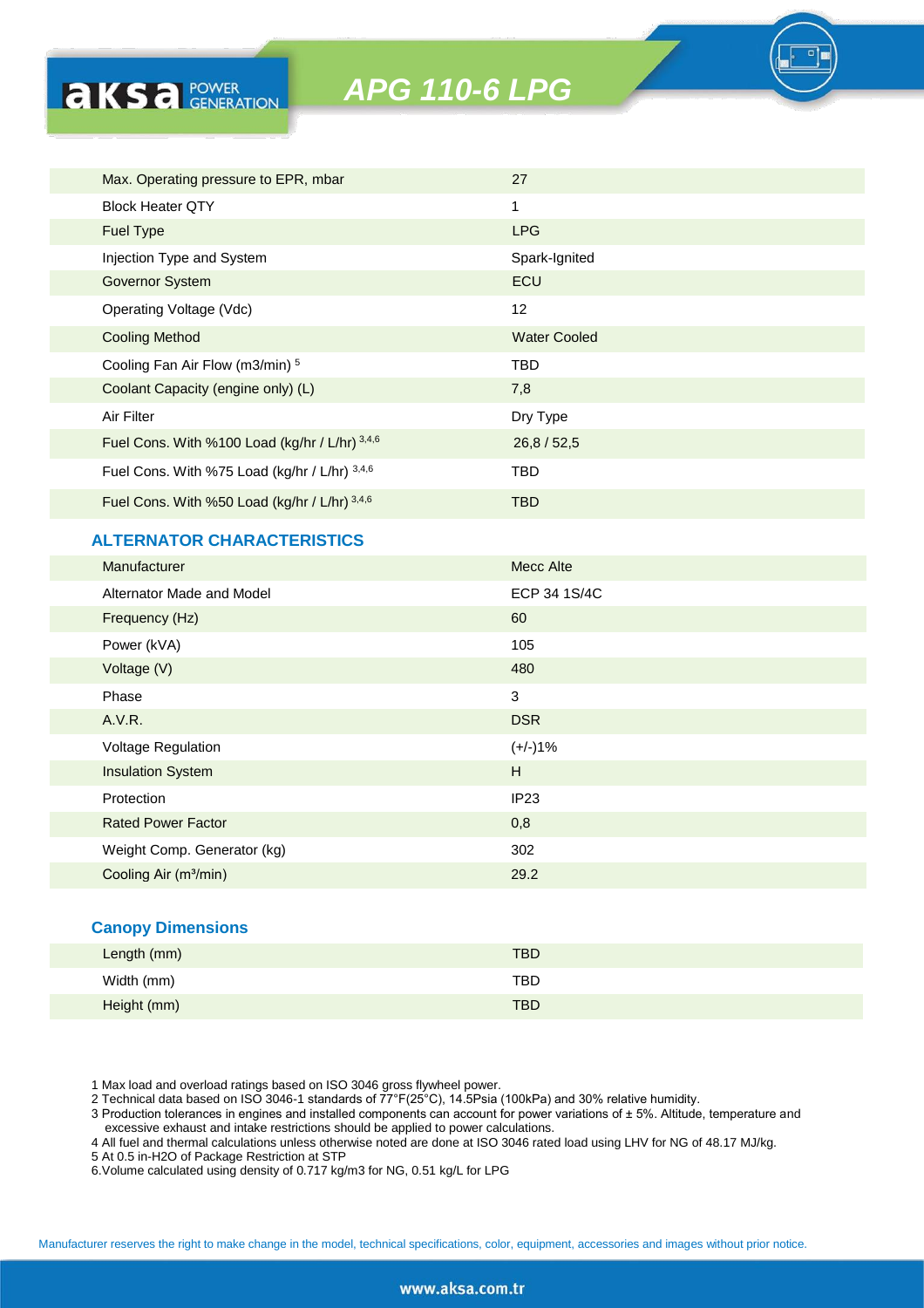

- **1.**Steel structures
- **2.** Emergency stop push button
- **3.** Canopy and panels made from powder coated sheet steel.
- **4.** Control panel is mounted on the baseframe. Located at the right side of the generator set
- **5.** Oil could be drained via valve and a hose
- **6.** Exhaust system in the canopy
- **7.** Special large access doors for easy maintanance
- **8.** In front and back side special large access doors for
- easy maintanance
- **8.** Base frame
- **9.** Special large access doors for easy maintanance **10.** Lifting points **11.** The cap on the canopy provides easy accsess
- to radiator cap.
- **12.** Sound proofing materials
- **13.** Plastic air intake pockets.

#### **INTRODUCTION**

**AKSA** POWER

Sound-attenuated and weather protective enclosures for generating sets from Aksa, meet event the sound requirements and provide optimum protection from inclement weather and development by our specialist acoustic engineers. Our modular designed sound insulated canopies provide ease of access for servicing and general maintenance and interchangeable components permitting on-site repair. Enclosures are designed to optimize genset cooling performance, providing you with confidence that genset ratings and ambient capability.

| <b>Control Panel</b>       |               |
|----------------------------|---------------|
| Control Module             | <b>DSE</b>    |
| Control Module Model       | DSE 6120      |
| <b>Communication Ports</b> | <b>MODBUS</b> |



#### **Devices**

DSE, model 6120 Auto Mains Failure control modüle, Battery charger input 198-264 volt, output 27,6 V 5 A (24 V) or 13,8 Volt 5A (12V), Emergency stop push button and fuses for control circuits

#### **CONSTRUCTION and FINISH**

Comonents installed in sheet steel enclosure.

Phosphate chemical, pre-coating of steel provides corrosion resistant surface

Polyester composite powder topcoat forms high gloss and extremely durable finish

Lockable hinged panel door provides for easy component access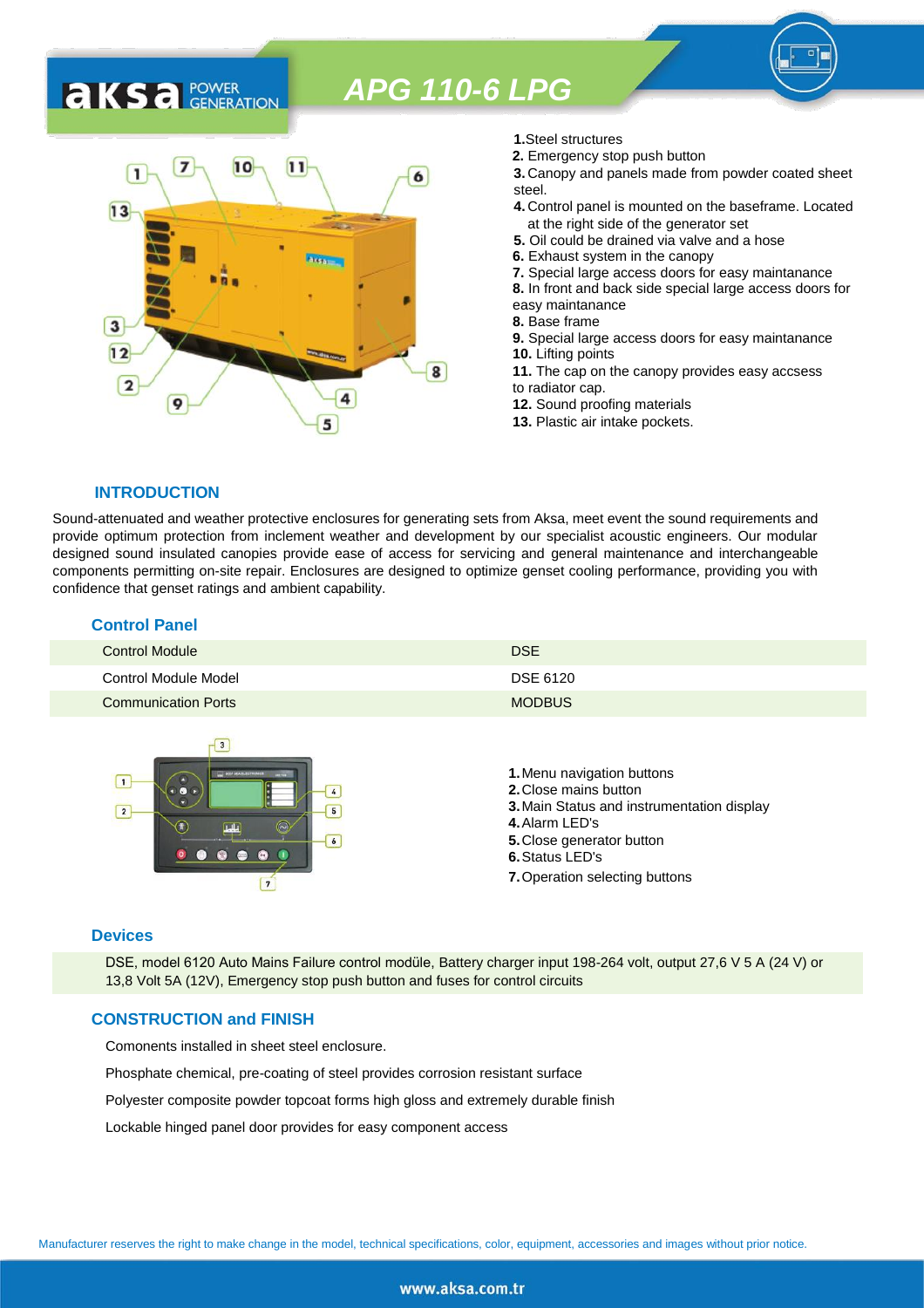

#### **INSTALLATION**

**AKS** *C C <b>C GENERATION* 

Control panel is mounted on baseframe with steel stand. Located at the right side of the generator set (When you look at the Gen.Set. from Alternator).

### **GENERATING SET CONTROL UNIT**

The DSE 6120 module has been designed to monitor generator frequency, volt, current, engine oil pressure, coolant temperature running hours and battery volts.

Module monitors the mains supply and switch over to the generator when the mains power fails.

The DSE6120 also indicates operational status and fault conditions, Automatically shutting down the Gen. Set and giving true first up fault condition of Gen. Set failure.The LCD display indicates the fault.

#### **STANDARD SPECIFICATIONS**

- Microprocessor controlled.
- LCD display makes information easy to read
- Automatically transfers between mains (utilty) and generator power.
- Manual programming on front panel.
- User-friendly set-up and button layout. communications via RS232, RS485 and ethernet.
- Remote start.
- Event logging (50) showing date and time.
- Controls: Stop/Reset, Manual, Auto, Test, Start, buttons. An additional push button next to the LCD display is used to scroll

through the modules' metering display.

#### **Instruments**

ENGINE

Engine speed

Oil pressure

Coolant temperature

Run time Battery volts

Configurable timing

GENERATOR

Voltage (L-L, L-N)

Current (L1-L2-L3)

Frequency

Gen.Set ready

Gen.Set enabled

#### MAINS

Gen.Set ready Gen.Set enabled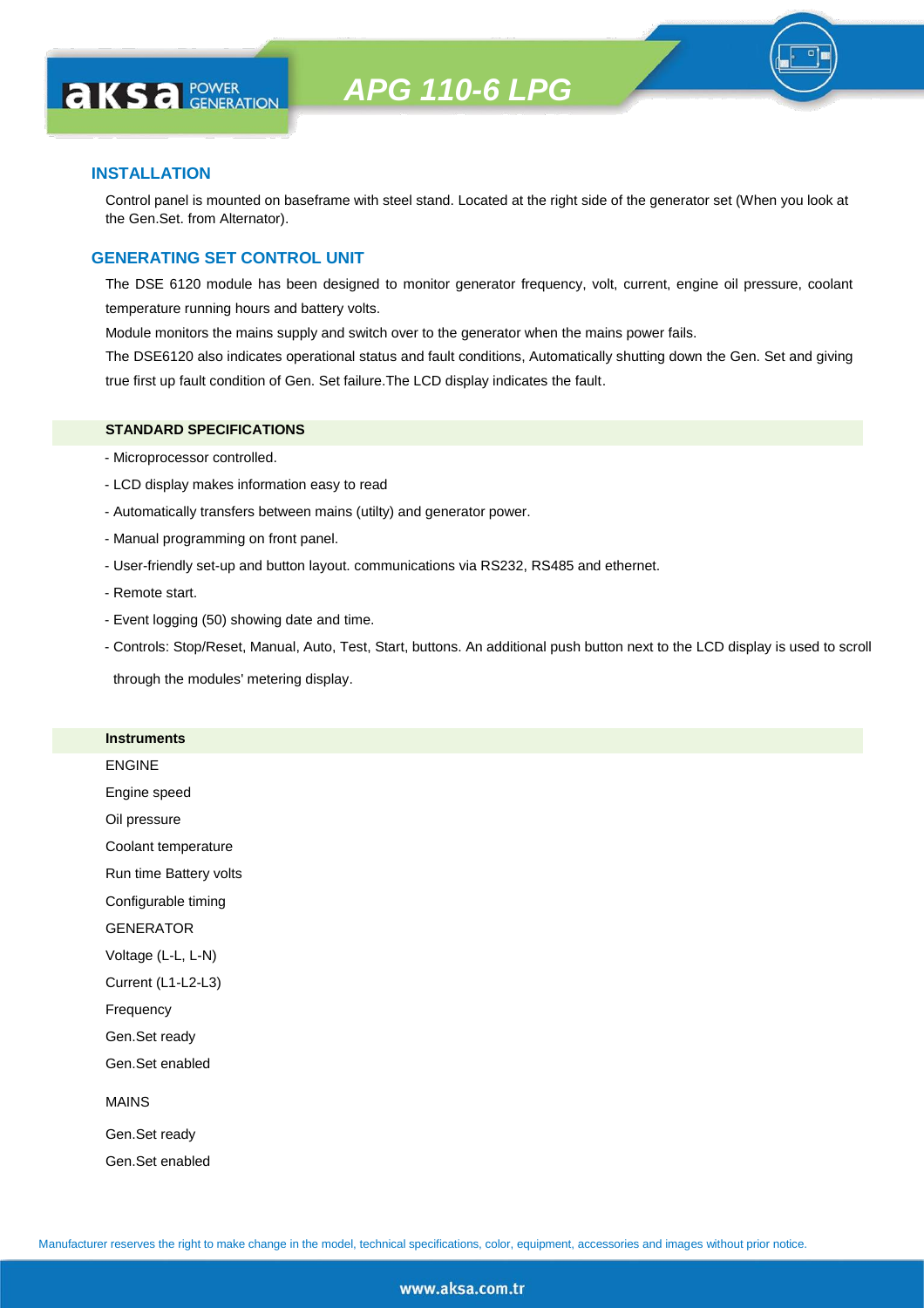# **AKS** *C C <b>C GENERATION*



Charge failure

Battery Low/High voltage

Fail to stop

Low/High generator voltage

Under/over generator frequency

Over /Under speed

Low oil pressure

High coolant temperature.

#### SHUT DOWNS

Fail to start Emergency stop Low oil pressure High coolant temperature Over /Under speed

Under/Over generator frequency

Under/over generator voltage

Oil pressure sensor open

ELECTRICAL TRIP

Generator over current

### **Options**

Flexible sensor can be controlled with temperature, pressure, percentage (warning/shutdown/electrical trip) Local setting parameters and monitoring from PC to control module with USB connection (max 6 m)

#### **Standards**

Elecrical Safety / EMC compatibility BS EN 60950 Electrical business equipment BS EN 61000-6-2 EMC immunity standard BS EN 61000-6-4 EMC emission standard

#### **STATIC BATTERY CHARGER**

Battery charger is manufactured with switching-mode and SMD technology and it has high efficincy.

Battery charger models' output V-I characteristic is very close to square and output is 5 amper, 13,8 V for 12 volt and 27,6 V for 24 V . Input 198 - 264 volt AC.

The charger is fitted with a protection diode across the output.

Charge fail output is available.

Connect charge fail relay coil between positive output and CF output.

They are equipped with RFI filter to reduce electrical noise radiated from the device

Galvanically isolated input and output typically 4kV for high reliability

Manufacturer reserves the right to make change in the model, technical specifications, color, equipment, accessories and images without prior notice.